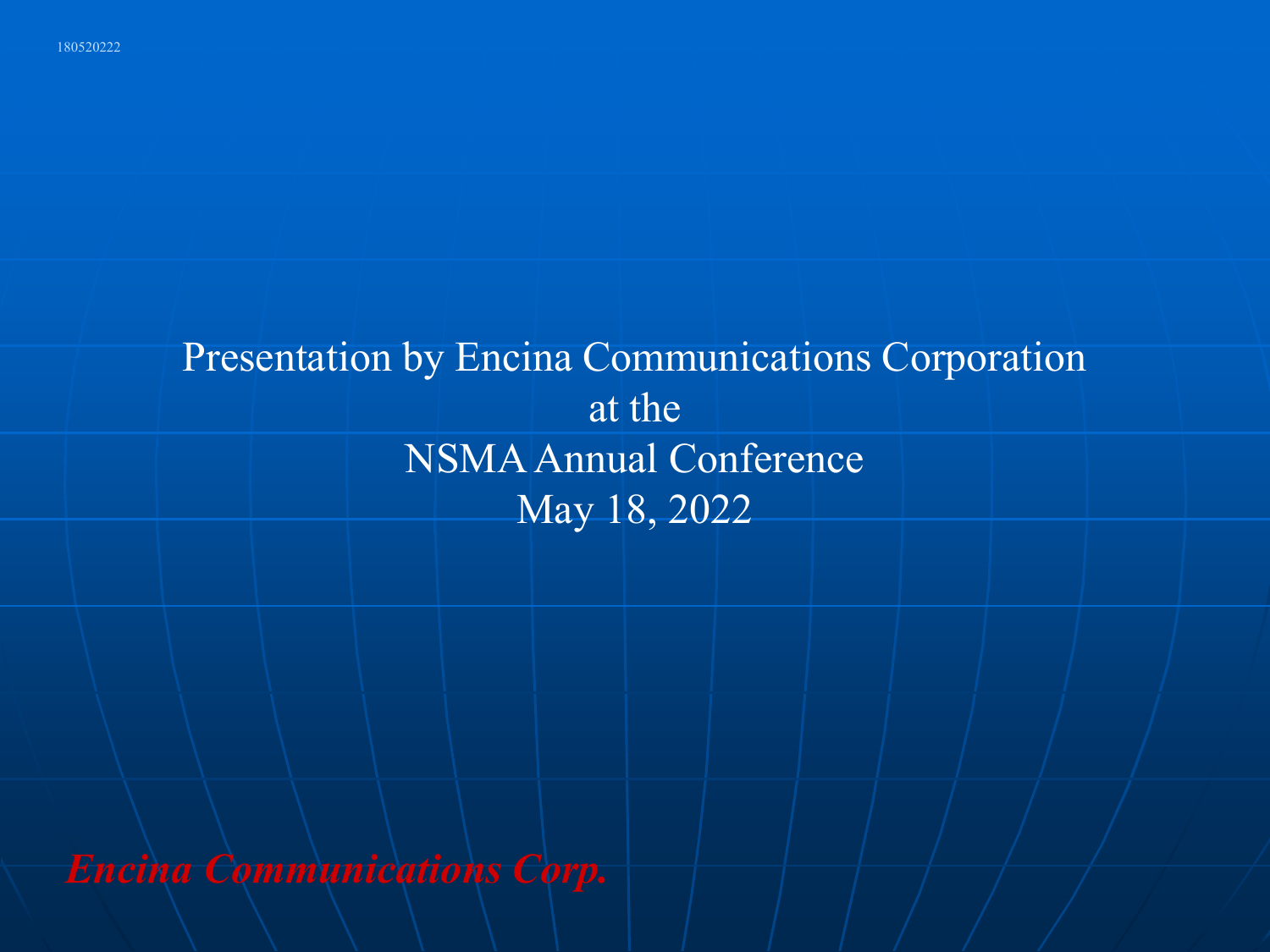

## Unlicensed Use of the 6 GHz Band

- The Problems
- The Solution
- Field Trial Evidence
- ECC's Petition to the FCC
- Updating the Rules
- Benefits
- Summary / Q&A

*Encina Communications Corp.*  $\left|\frac{1}{2}, \frac{1}{2}\right|$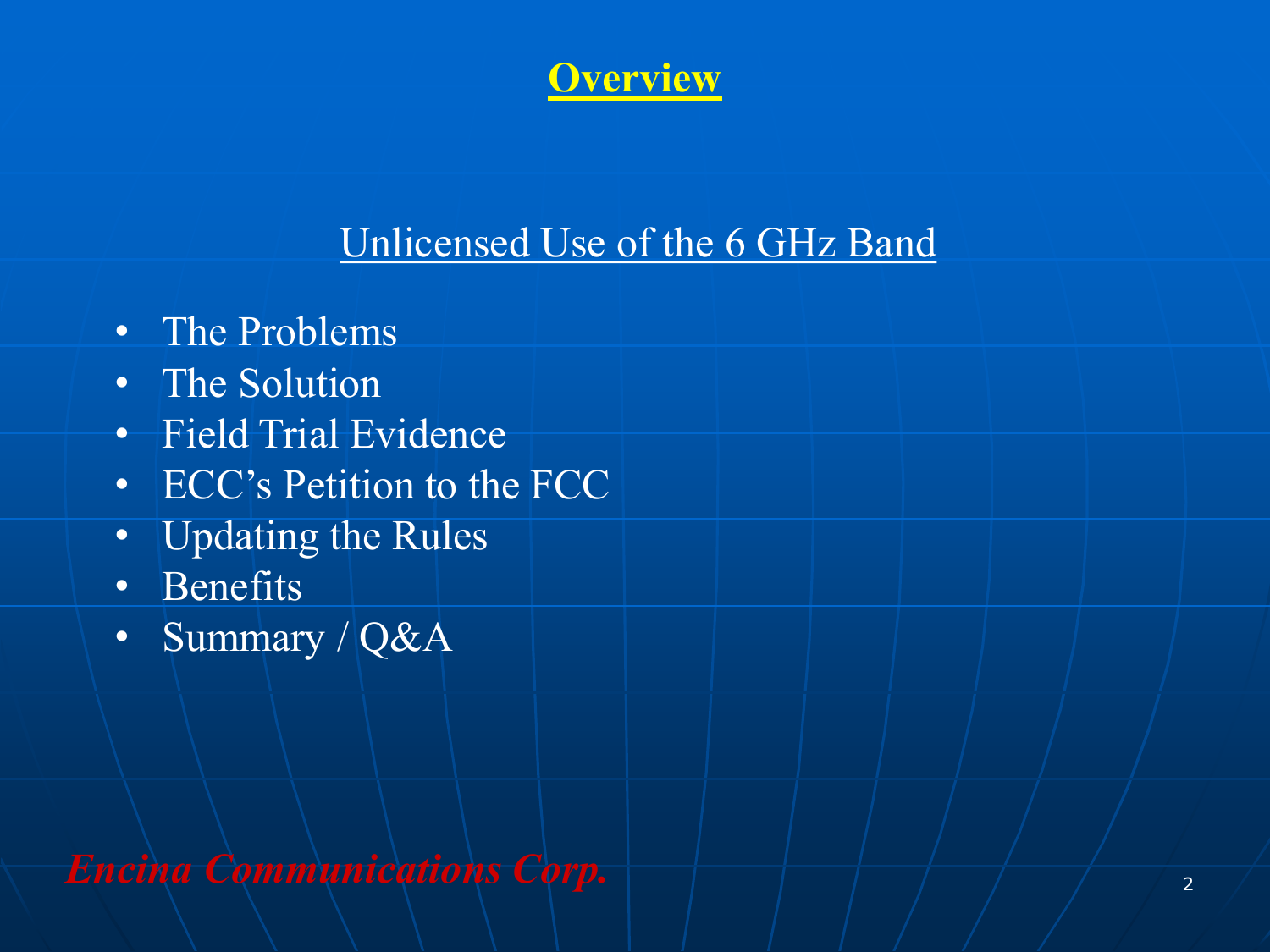## **The Problems**

On April 24, 2020 the Commission released a Report and Order and Further Notice of Proposed Rulemaking, ET Docket No. 18-295, authorizing AFC<sup>1</sup> coordinated unlicensed outdoor standard power Access Points (APs) and their client devices to operate in the 5,925 to 6,425 MHz and 6,525 to 6,875 MHz licensed bands, pursuant to Rule 15.407.

The Problems are:

- 1. While none of the Part 15 rules are the same as the Part 101 rules, the AFC interference protection criteria (§15.407<sup>2</sup> ) is the same as that of 101.105: **If an AP network coordinates, it coordinates.**
- 2. When the Commission approves an AFC system, if the AFC system does **NOT** meet §15.407's stated interference requirement<sup>2</sup> the result will be:
	- Ever increasing harmful interference to existing fixed service stations.
	- Ever increasing intra AP interference creating dirty air, the same as in the sub-6 GHz bands.

Even if fixed wireless operators object to the AFC's inadequate interference protection and file suite in the Federal Court they will lose, because the precedence is that if the court has to choose between FCC engineers and fixed wireless engineers, the court will rule in favor of the FCC.

3. This could put at risk all licensed 6 GHz fixed links, dramatically reducing the market size for members of NSMA.

1. Automated Frequency Coordination (AFC) has open technical and operational issues that are being addressed by the Multi-Stakeholder Group (MSG).

2.  $\S$  15.407(L)(2)(i) -- Interference at the input of a licensed station must be at least 6 dB below the licensed station's thermal noise.

#### *Encina Communications Corp.*  $\begin{array}{c} \hline \end{array}$   $\begin{array}{c} \hline \end{array}$   $\begin{array}{c} \hline \end{array}$  3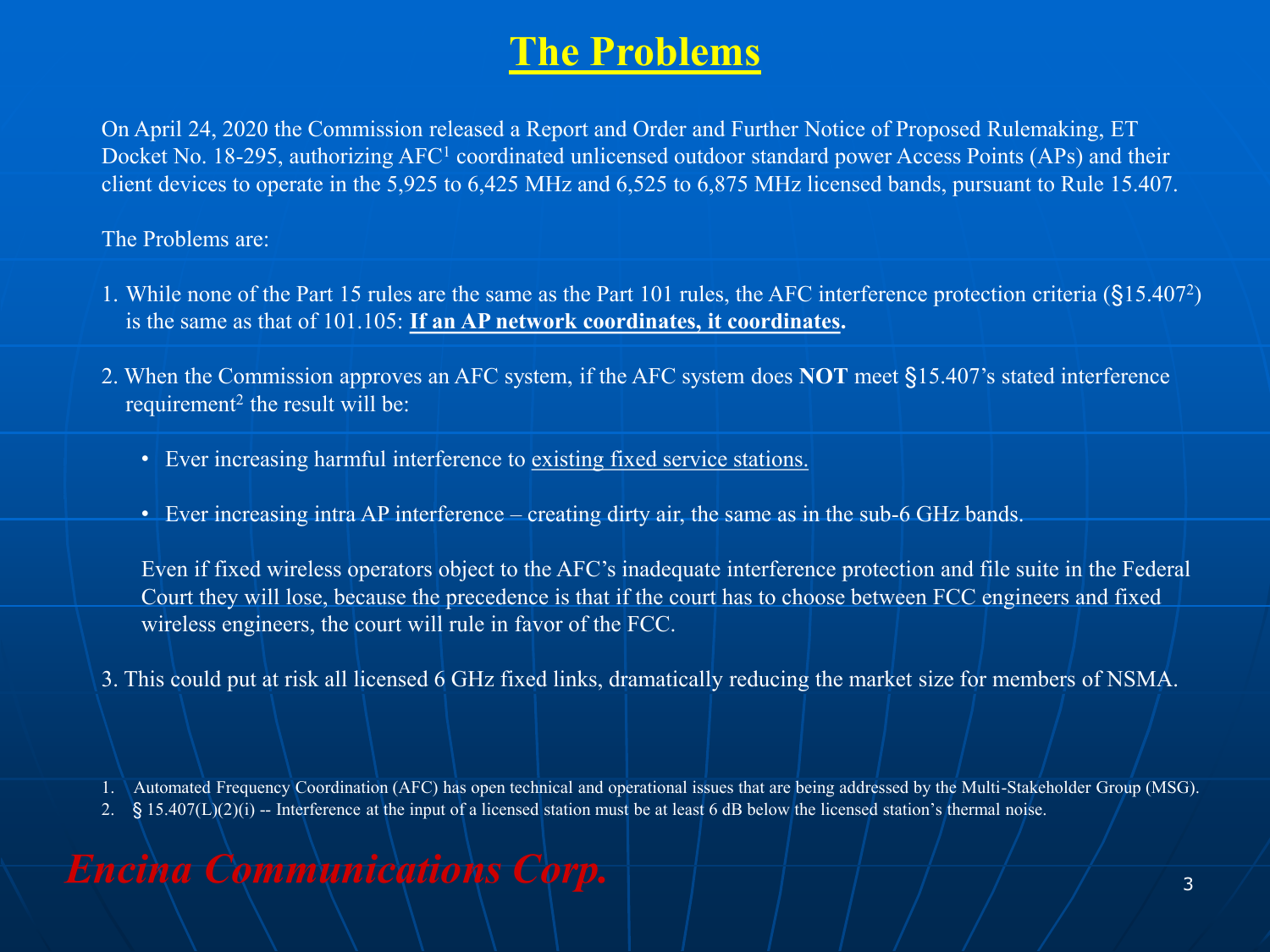

## Update Part 101 rules to Harmonize with Part 15 rules in the 6 GHz band

*Encina Communications Corp.*  $\left|\frac{a}{b} + \frac{a}{c}\right|$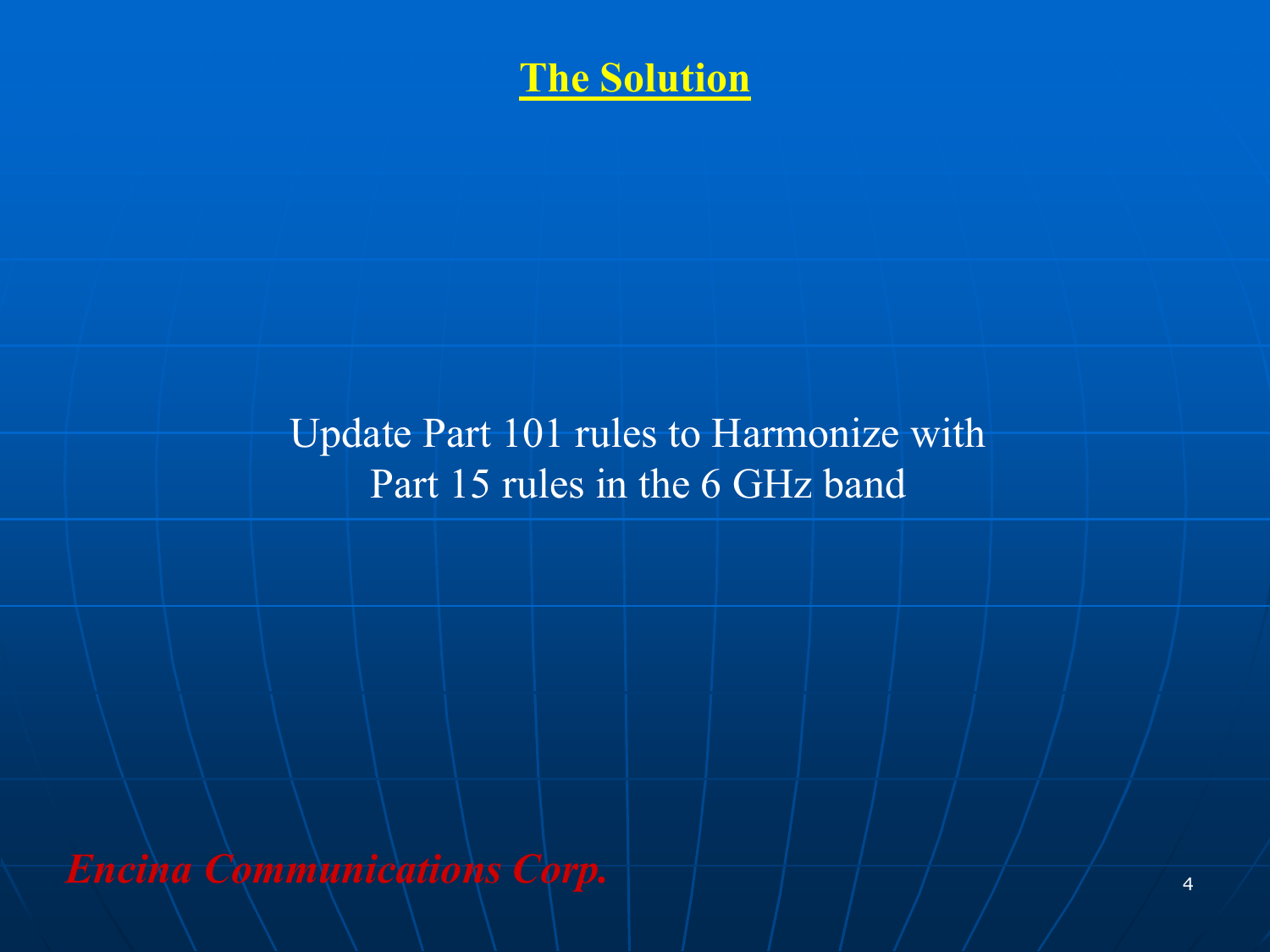## **Field Trial Evidence Supports Updating Part 101 Rules to Harmonize with Part 15 Rules in the 6 GHz band**

- 1. Late in 2021, ECC asked the Commission for an experimental license for Marina, CA and for Portland, ME to investigate expanding flexible use of mid-band spectrum in the 5,925 – 6,425 MHz band, while ensuring that licensed services operating in the band continue to thrive.
- 2. Experimental licenses WL2XYL and WM2XD1 were issued. In order to protect existing and pending incumbents, the Commission required ECC to:

*"... coordinate with the Fixed Microwave Service licensees in the proposed venues in accordance with 47 C.F.R, Part 101.103(d) prior to operation in the 5,925 – 6,425 MHz band."*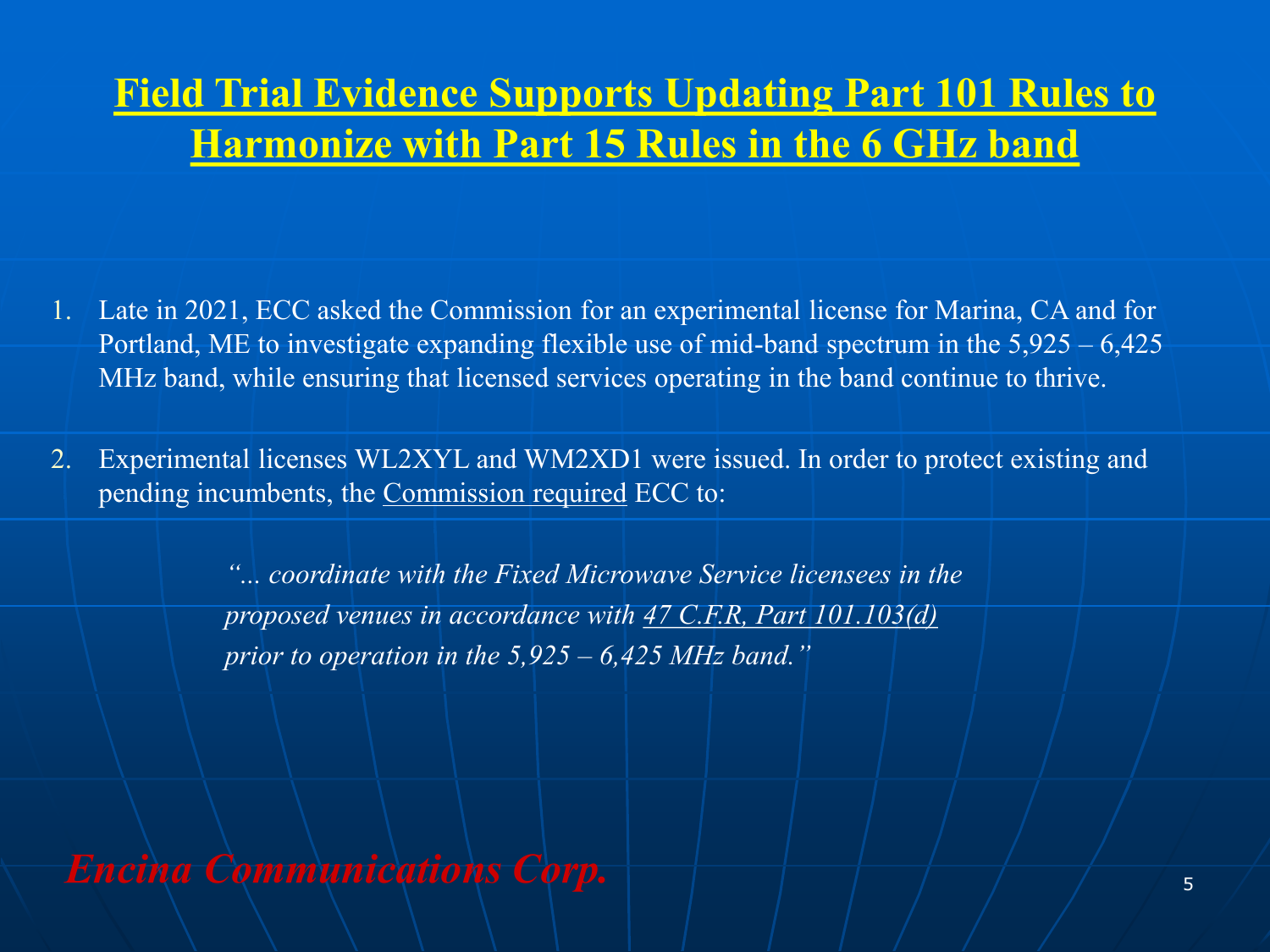## **Field Trial Evidence Supports Updating Part 101 Rules to Harmonize with Part 15 Rules in the 6 GHz band**

- 3. ECC issued a Prior Coordination Notice for the proposed experimental microwave system to the owners (or their designated agents) of all existing or proposed terrestrial and satellite facilities potentially affected by the proposed system.
- 4. In the PCNs we stated that radio frequency studies -- based on TIA 10 (formerly TSB 10F) and standard engineering practices -- were completed for the referenced systems, and that the APs along with their fixed and mobile clients can operate within a 5-mile radius of the AP without causing harmful interference. The PCNs cleared.
- 5. In February 2022 an unlicensed sub-6 GHz network serving multiple underserved clients in Marina, CA was – through a click of a mouse – moved into the licensed 6 GHz band.
- 6. As expected, no cases of interference have been reported.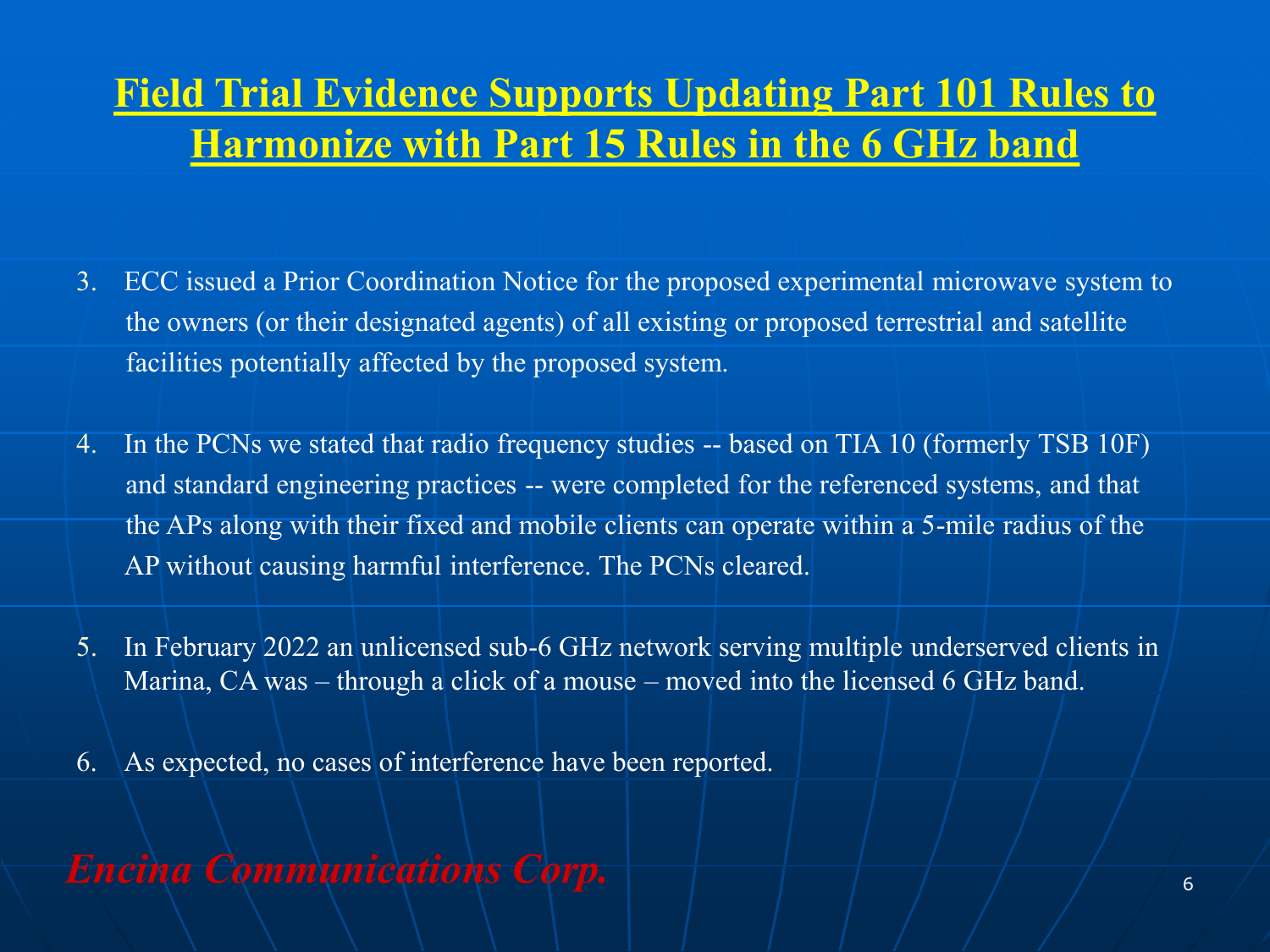#### **ECC's Petition of March 24, 2022**

#### **Before** the

FEDERAL COMMUNICATIONS COMMISSION

Washington, D.C. 20554

#### In the Matter of

Amendment of Part 101 of the Commission's Rules to Facilitate the Use of Microwave for Wireless Backhaul and Other Uses

**WT Docket No. 10-153** ET Docket No. 18-295

Unlicensed Use of the 6 GHz Band

EX PARTE FILING OF ENCINA COMMUNICATIONS CORPORATION (ECC)

March 24, 2022

On March 24, 2022, I had a conference call with Catherin Schroeder, John Schauble, Peter Daronco and Stephen Buenzow, all with the Wireless Telecommunications Bureau.

We discussed updating Part 101 rules to harmonize with Part 15 rules in the 6 GHz band (see Exhibit 1).

Specifically, ECC proposed the following Part 101 rule changes:

1. Add the definitions of Access Point (AP) and Client Device from § 15.403 to § 101.3.

2. In § 101.115(b), in the antenna standards table, add a new reference (16) to frequencies 5,925 to 6,425 MHz and 6,525 to 6,875 MHz, and add a footnote (16) as follows: "APs and their client devices are permitted to use any type of antenna (directional, sector, or omni-directional).

By making these two minor changes, the outdoor use of AP networks would be harmonized for use in unlicensed sub-6 GHz and licensed 6 GHz bands without requiring any changes to Part 15 rules.

This would give service providers and millions of consumers the choice to coordinate their outdoor Wi-Fi 6E APs using either rule 101.103(d) now, or AFC when it is finalized.

Pursuant to the Commission's rules, I have filed this notice in the above referenced dockets.

Respectfully submitted.

Michael Mulcay, Chairman & CTO

**Encina Communications Corporation** 7625 Wisconsin Avenue, Suite 200 Bethesda MD 20814 Telephone: 831-601-0086 email: mike@encinacomm.com

For the complete filing (including Exhibit 1) see ECC's ECFS filing ET 18-295, March 24, 2022

*Encina Communications Corp.*  $\left|\frac{a}{b}-\frac{a}{c}\right|$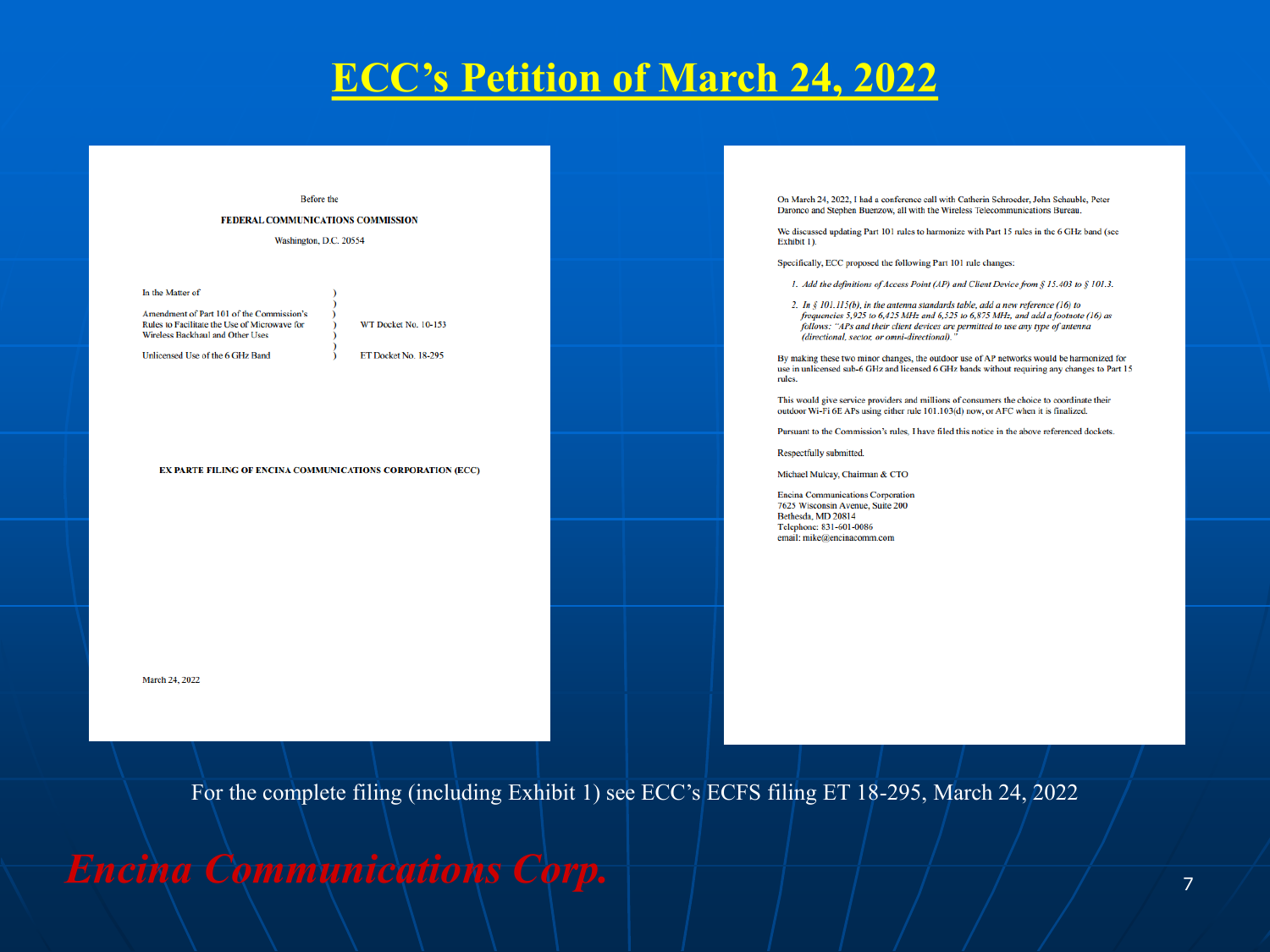## **Updating Part 101 Rules to Harmonize with Part 15 Rules Only Requires a Minor Change to Part 101 Rules**

1. Add the definitions of Access Point (AP) and Client Device given in § 15.403 to § 101.3.

2. In § 101.115(b), in the antenna standards table add a new reference (16) to frequencies 5,925 to 6,425 MHz and 6,525 to 6,875 MHz, and add a new footnote (16) as follows:

> *"APs and their client devices are permitted to use any type of antenna (directional, sector, or omni-directional)."*

*Encina Communications Corp.*  $\left|\frac{a}{b} + \frac{a}{c}\right|$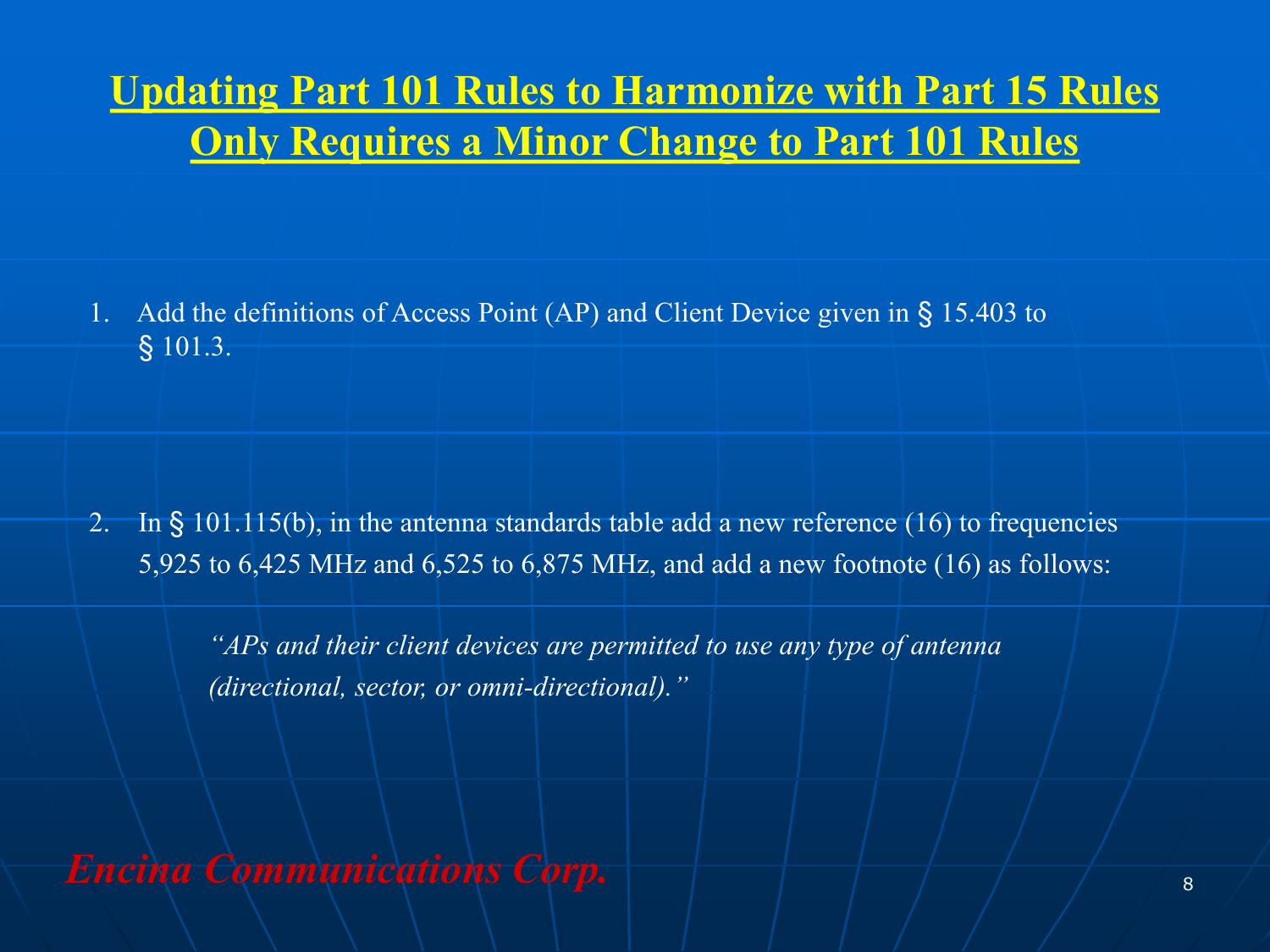## **Benefits of Updating Part 101 to Harmonize with Part 15**

By Updating Part 101 rules to Harmonize with Part 15 rules in the 6 GHz band, outdoor standard power APs can be licensed, resulting in the following benefits for consumers and industry:

- 1. By prior coordinating using 101.103(b), industry is assured that licensed AP networks will not interfere with existing fixed licensed stations.
- 2. New fixed license applicants know where all licensed APs are located. If there is a potential interference problem with a new applicant using a Category A antenna, the AP operator must mitigate the interference problem.
- 3. Allows for the immediate deployment of off-the-shelf low cost, high performance (Gigabit) AP networks, solving the "last-mile" problem and thereby helping close the digital divide.
- 4. Preserves "clean air spectrum" since licensed APs can be synchronized with each other, whereas unlicensed APs are uncoordinated with each other, causing "dirty air" as in the sub-6 GHz unlicensed bands.
- 5. Licensed APs have priority over unlicensed APs.
- 6. A significant opportunity for Members of NSMA to dramatically increase revenue and profits.

## *Encina Communications Corp.* <sup>9</sup>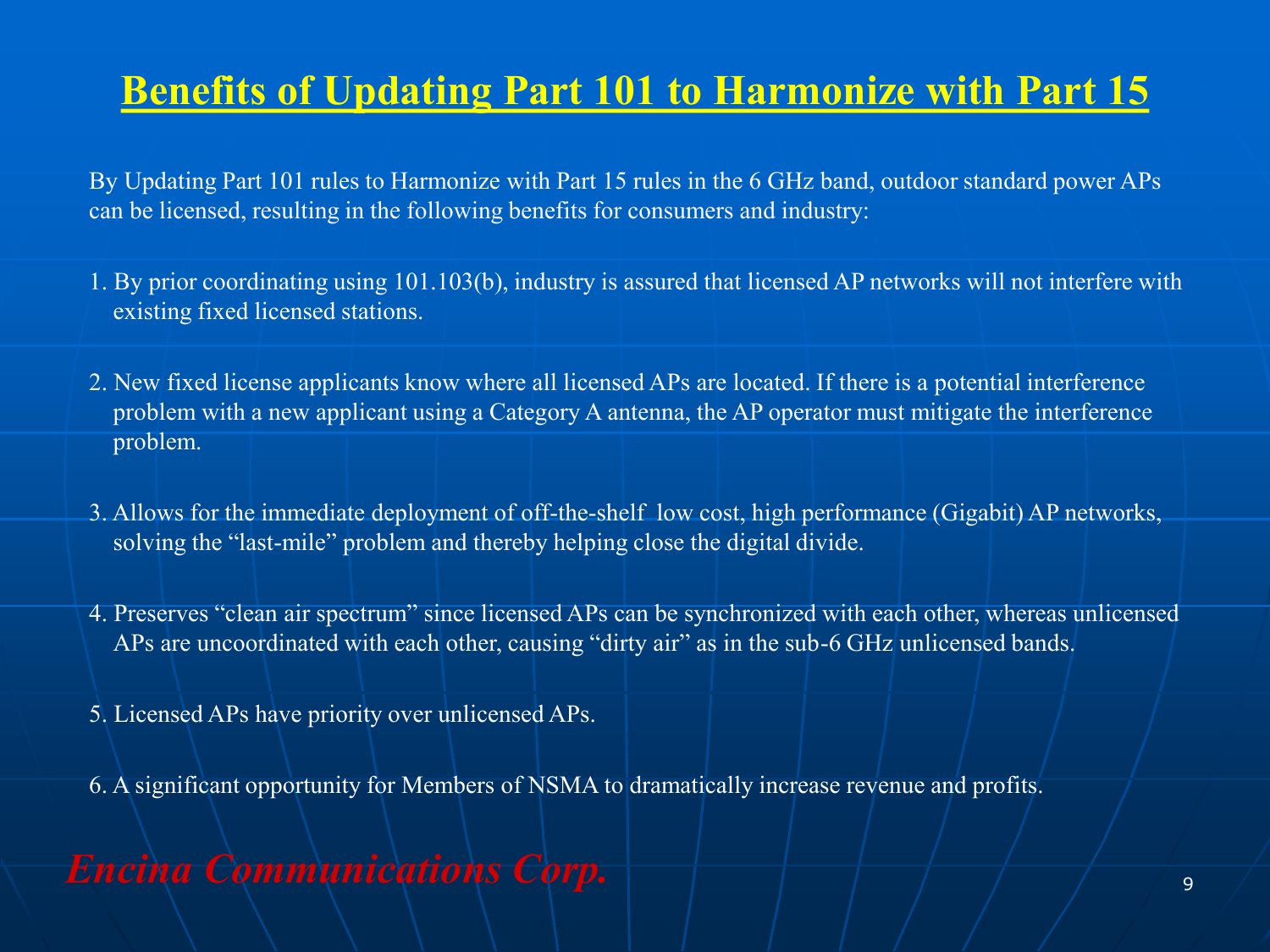#### **Summary**

- ❖ There is nothing that can be done to overturn the April 24, 2020 Report and Order, authorizing AFC coordinated unlicensed outdoor standard power Access Points (APs) and their client devices from operating in the 5,925 to 6,425 MHz and 6,525 to 6,875 MHz licensed band pursuant to Rule 15.407. That is: Part 15 Devices are Allowed to Operate in Licensed Bands.
- ❖ When the Commission approves an AFC system, if the AFC system does **NOT** meet the stated interference requirement, the result will be:
	- 1. Ever increasing harmful interference to existing fixed service stations, and
	- 2. Ever increasing intra AP interference creating dirty air, the same as the in the sub-6 bands.
	- 3. Significant decrease in the size of the 6 GHz Part 101 frequency coordination market.

Even if fixed wireless operators object to the AFC's inadequate interference protection and files suit with the Federal Court they will lose, because if the court has to choose between FCC engineers and industry fixed wireless engineers the court will rule in favor of the FCC.

**Note that harmonizing Part 101 and Part 15 rules would mitigate all the problems above.**

*Encina Communications Corp.* <sup>10</sup>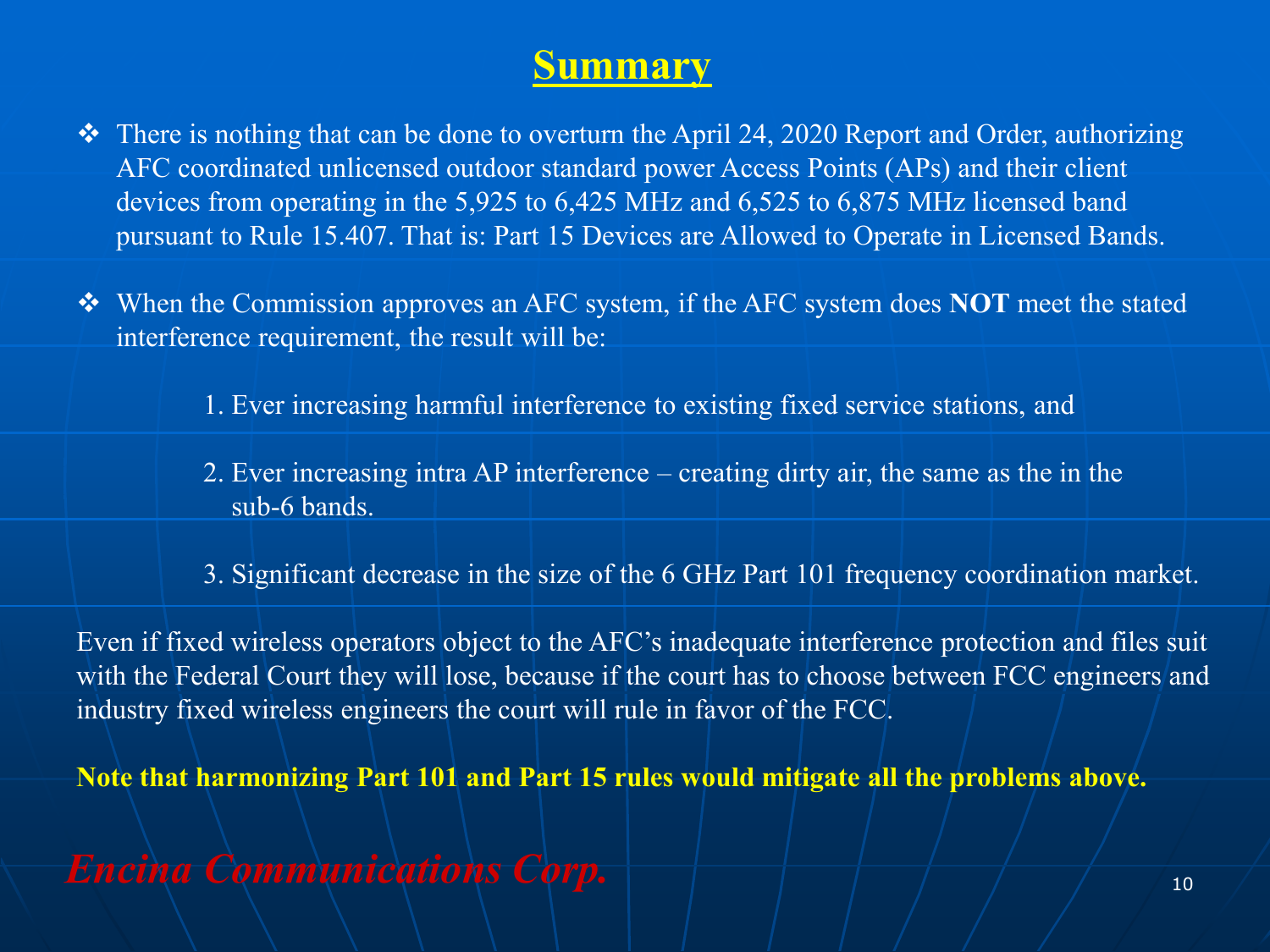**Q.** *Would Updating Part 101 rules to Harmonize with Part 15 rules in the 6 GHz band increase the stature of unlicensed APs?* 

**A.** No.

Unlicensed devices are always secondary to licensed devices.

**Q.** *Will licensed APs block new fixed link applications?*

**A.** No.

APs (licensed and unlicensed) do not use Category A antennas. Therefore, a new fixed license applicant using a Category A antenna is primary, and AP operators must mitigate any interference problems.

*Encina Communications Corp.* 11 11 11 11 11 11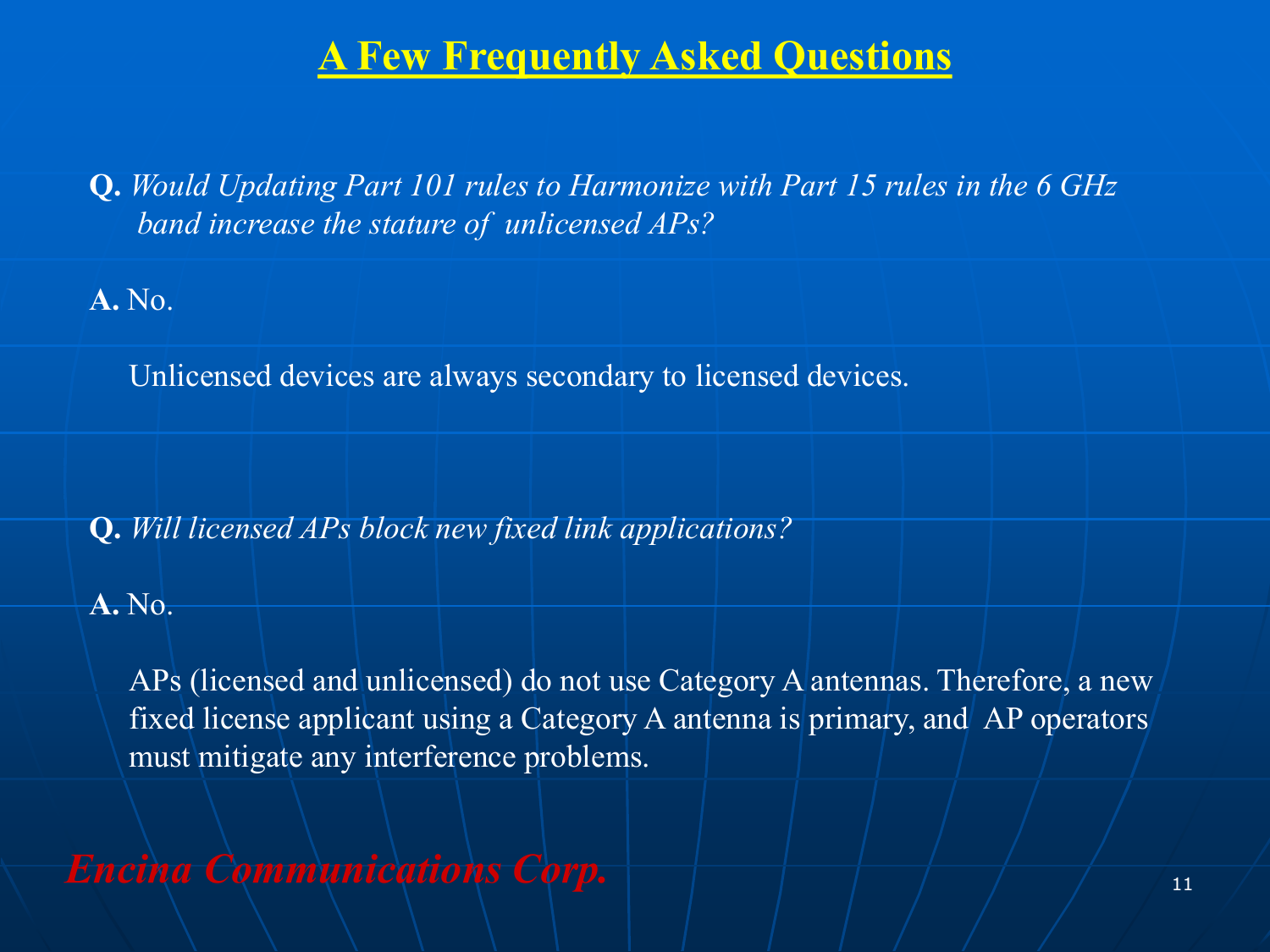- **Q.** *Why is the coordination of APs using Rule 101.103 better than coordination using AFC?*
- **A.** Because:
	- 1. By prior coordinating using 101.103(b), industry is assured that licensed AP networks will not interfere with existing fixed licensed stations.
	- 2. AFC has open technical and operational issues and the date when these issues will be resolved is unknown. Also, it is unknown if AFC will meet the requirements of Rule 15.407 (Interference at the input of a licensed station must be at least 6 dB below the licensed station's thermal noise).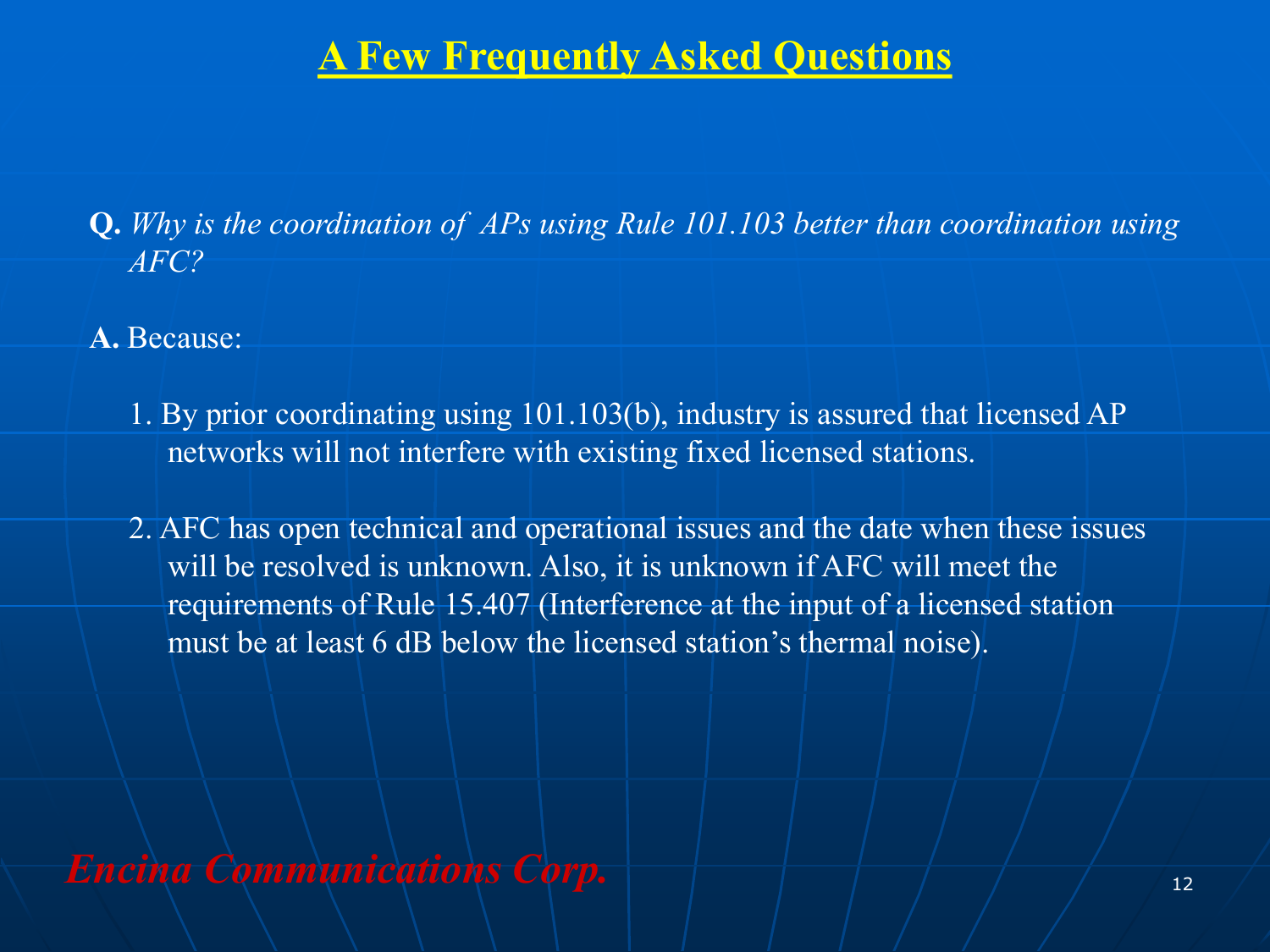#### **Q.** *Is FDD more spectrum efficient than TDD?*

**A.** No.

APs operating in the 6 GHz band will normally operate FDD-TDMA, where the peak download or upload speed can be twice that of FDD and the number of paths can be many times that of a single path using FDD.

*Encina Communications Corp.* <sup>13</sup>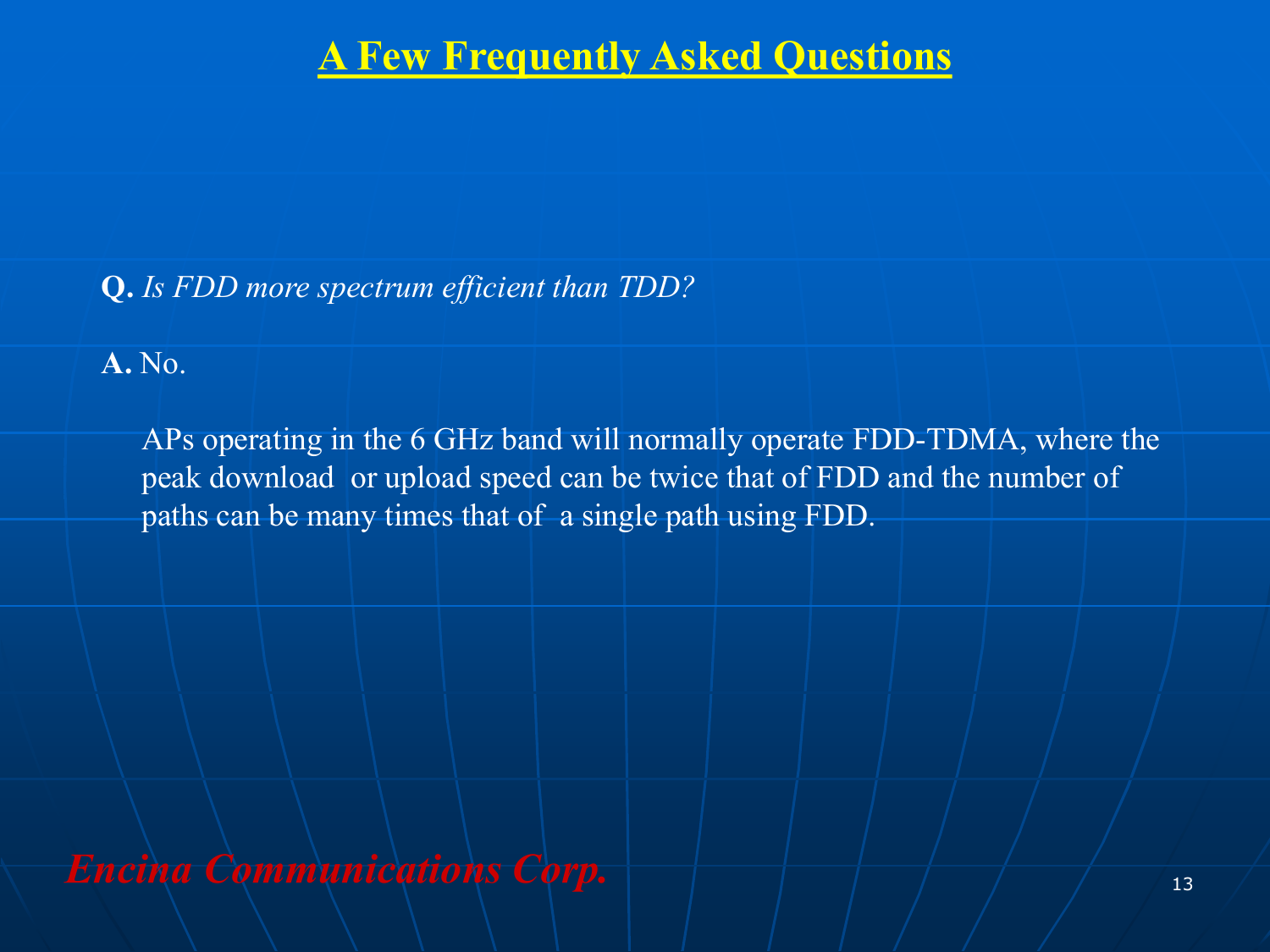**Q.** *Will AFC system operator fees be less than Part 101 frequency coordinator and FCC licensing fees?* 

**A.** No.

Part 101 prior coordination and licensing charges are a one-time event and a balance sheet item. The monthly cost per client will be the one-time charges divided by the term of the license (120 months) times the number of clients served per AP per month, resulting in an operating cost of a few cents per month.

Also, service providers with licensed APs can offer consumers Wi-Fi 6E hot spots with clean air and high speeds for the same monthly price as unlicensed Wi-Fi 6E with dirty air and lower speeds. By capturing market share licensed operators additional revenue goes straight to the bottom line as profit.

Note. We do not know what AFC system operators will charge for their services, but we expect them to be more than a few cents a month.

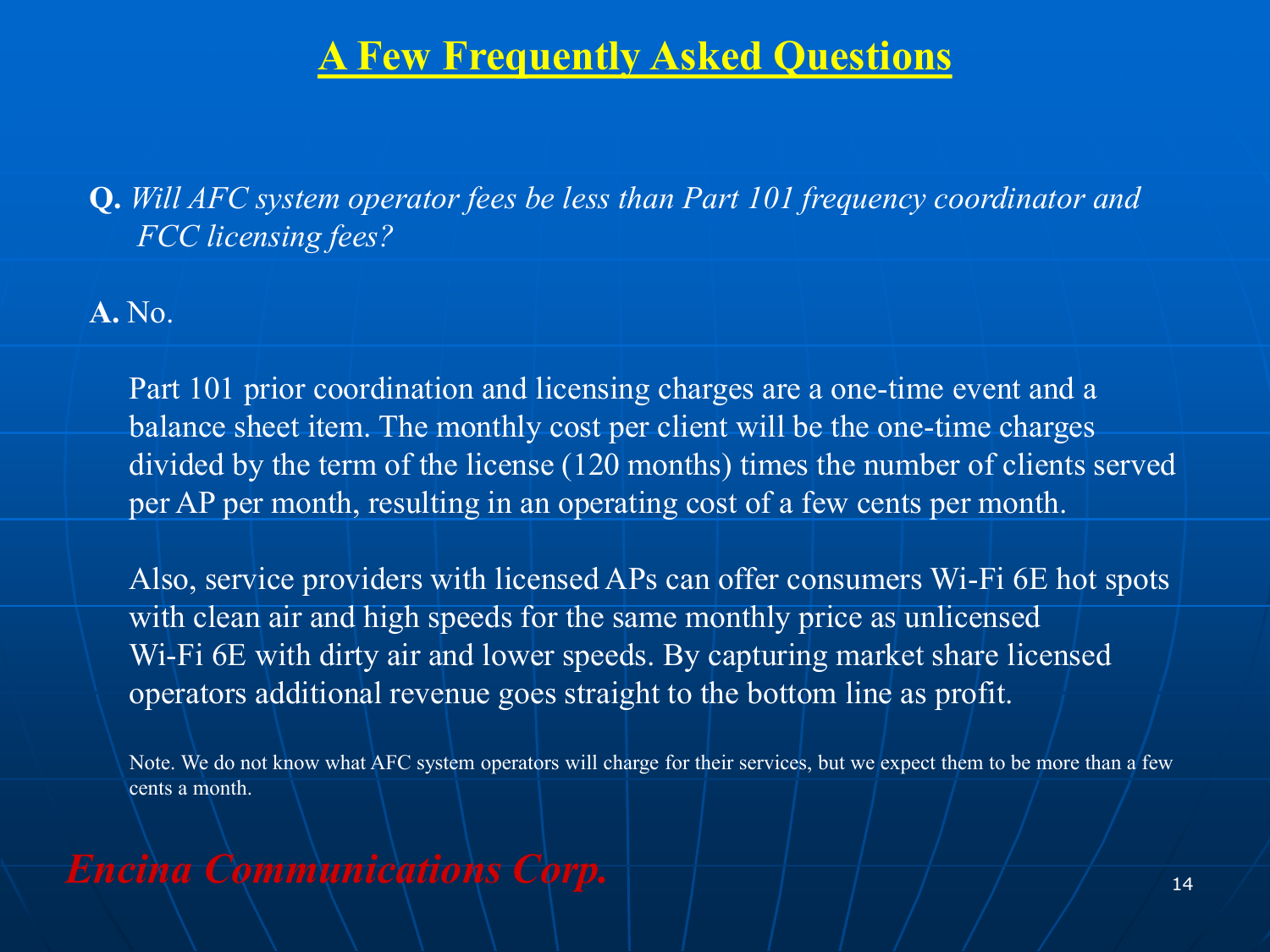- **Q.** *Do individual consumers need outdoor APs with AFC, and what is the size of the market?*
- **A.** No, consumers do not need outdoor APs with AFC, the market size is somewhere between small and none.

Today, when individual consumers leave their home or office they connect to the internet via a service provider, not via a personal outdoor Wi-Fi AP. Likewise for outdoor Wi-Fi 6E.